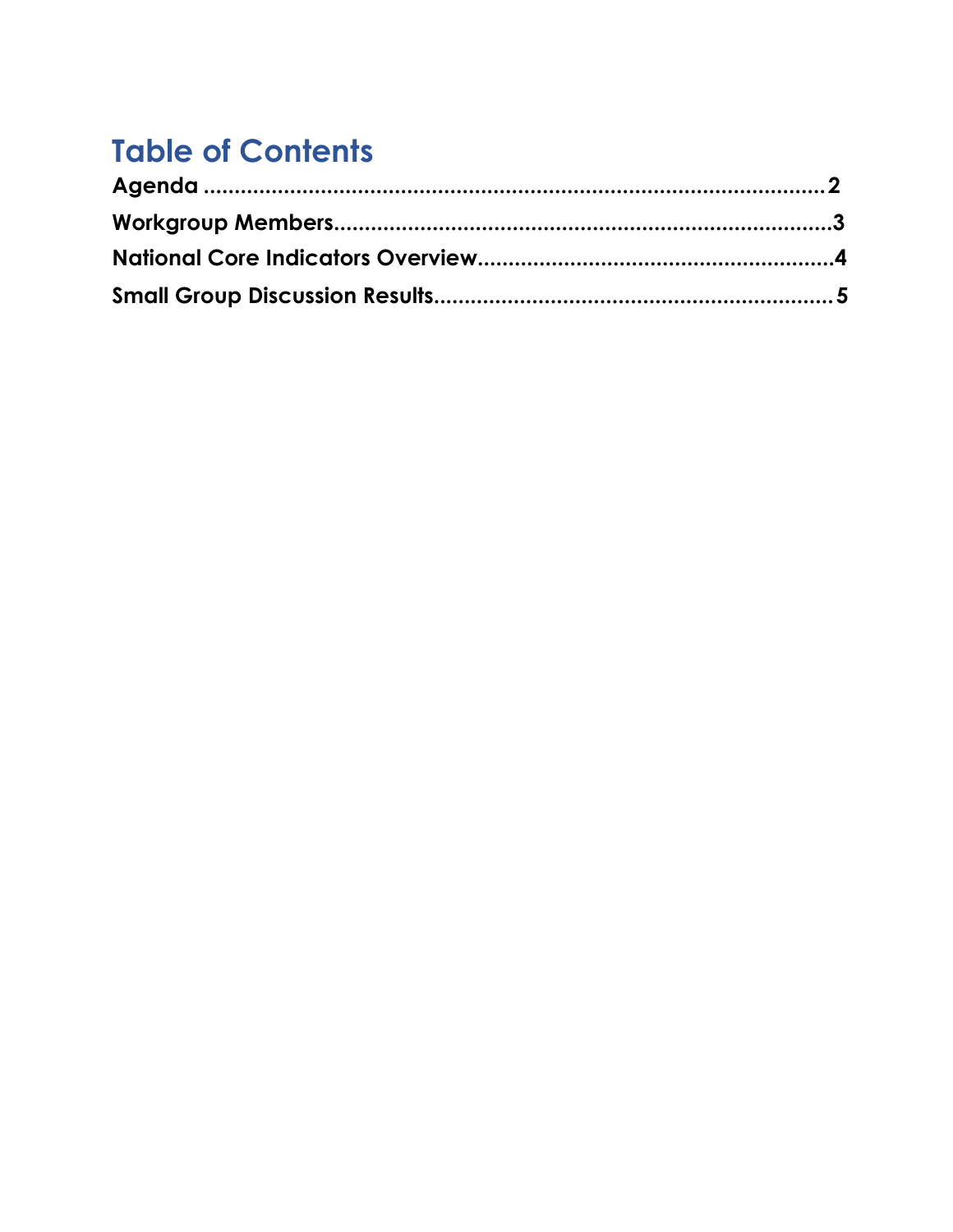#### <span id="page-1-0"></span>**Regional Center Performance Measures Workgroup**

#### **December 16, 2021 1:00 pm - 3:00 pm Via Zoom**

#### **Register Here: [https://cal-](https://cal-dds.zoom.us/webinar/register/WN_nqm9M9klRky-ePfzjPtunA)**

**[dds.zoom.us/webinar/register/WN\\_nqm9M9klRky-ePfzjPtunA](https://cal-dds.zoom.us/webinar/register/WN_nqm9M9klRky-ePfzjPtunA)**

#### **Agenda**

- **I. Welcome & Introductions**
- **II. Recap of Last Meeting and Progress to Date**
- **III. Federal Activity: Home and Community Based Services Measures**

#### **IV. Measure Selection Discussion**

#### **V. Next Meeting & Schedule**

- a. January 20, 2022 1:00 to 3:00 pm
	- i. Benchmarks, meaningful comparisons, and variation in measures across and within regional centers
- b. February 17, 2022 1:00-3:00 pm

#### **VI. Closing Comments**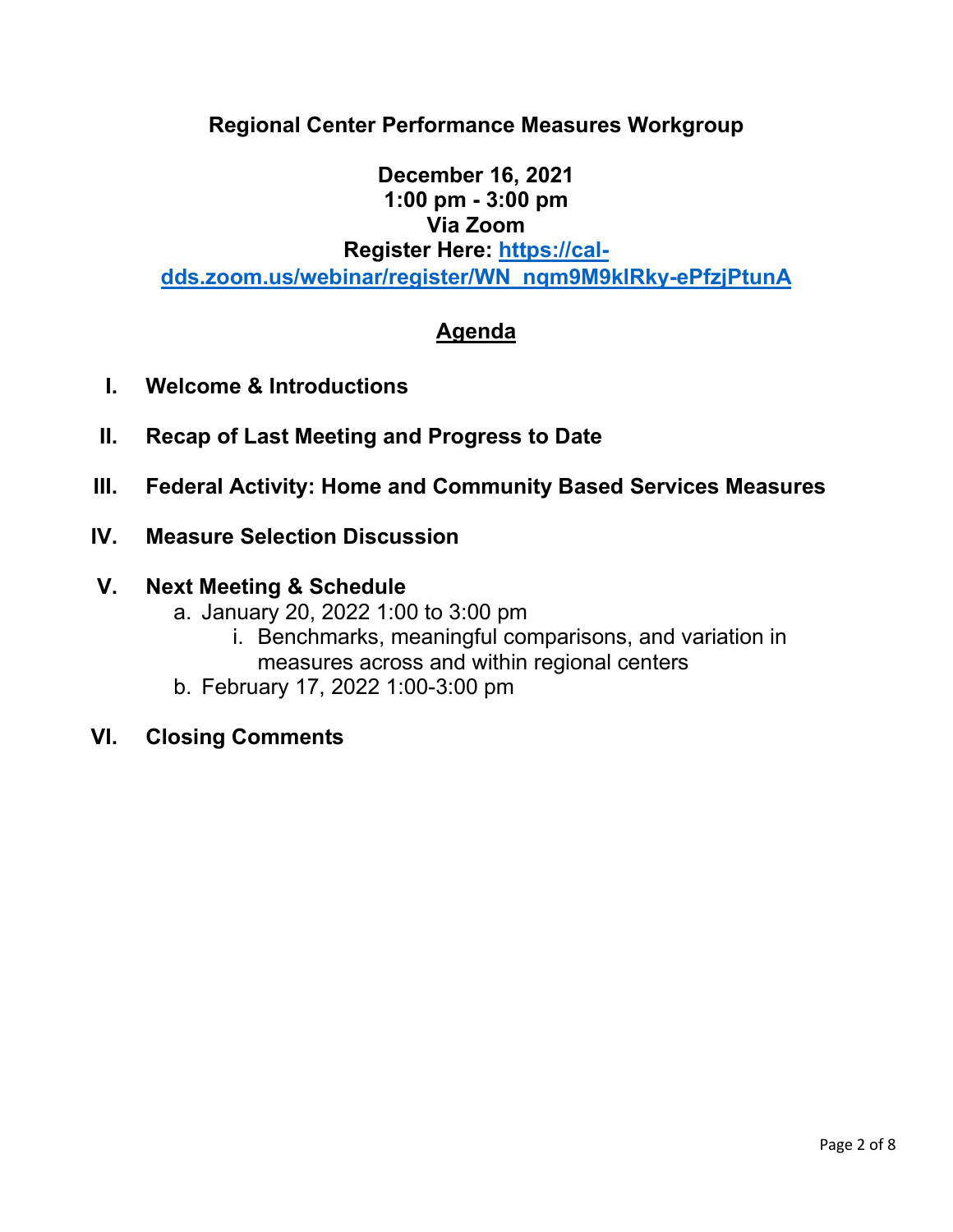#### <span id="page-2-0"></span>**Workgroup Members**

- 1. **Edith Arias,** Family Member
- 2. **Ken Barnes,** Family Member and CEO, Options for All
- 3. **Ardena Bartlett,** Family Member and Director of Parenting Black Children
- 4. **Emerald Brown,** Self-Advocate
- 5. **Harry Bruell,** Service Provider, PathPoint
- 6. **Beth Burt,** Family Member and Executive Director, Autism Society Inland Empire
- 7. **Eva Casas-Sarmiento,** Attorney, Disability Rights California (DRC)
- 8. **Dora Contreras,** Family Member
- 9. **Michi Gates**, Executive Director, Kern RC
- 10. **Anthony Hill**, Executive Director, San Gabriel Pomona RC (SGPRC)
- 11. **Tim Jin,** Self-Advocate & new Self Determination Program participant
- 12. **Sherry Johnson**, Family Member
- 13. **Svetlana Kireyeva**, Family Member
- 14. **Liliana Manriquez**, Director Access Program, Mixteco/Indígena Community Organizing Project (MICOP) & Proyecto Acceso
- 15. **Maria Marquez**, Self-Advocate and SCDD Representative
- 15. **Joyce McNair**, Family Member and SCDD Family Advocate, Sacramento Region Representative
- 16. **Mark Melanson**, Executive Director, California Community Living Network
- 17. **NickoleRenee Mensch**, Self-Advocate, Kern Co.
- 18. **Karen Mulvany,** Family Member
- 19. **Josefina Nieves,** Family Member
- 20. **Armida Ochoa,** Family Member and Founder & Director of HR Consulting
- 21. **Tresa Oliveri,** Family Member
- 22. **Marty Omoto,** Family Member and Executive Director, CD-CAN & the CA Person-Centered Advocacy Partnership
- 23. **Diana Pastora Carson,** Family Member and Disability Voices United Board Member
- 24. **Gabriel Rogin**, Executive Director, North Bay Regional Center
- 25. **Kathy Sanders-Platnik**, Family Member
- 26. **Dr. Roy Schutzengel**, Vice President, Elwyn CA
- 27. **Ronke Sodipo**, Director, Client Services, RC of the East Bay (RCEB)
- 28. **Kavita Sreedhar**, Family Member and Co-founder of PRAGNYA (for Neurodiversity)
- 29. **Anna Wang**, Family Member and Co-Founder of Friends of Children with Special Needs (FCSN)
- 30. **Joshua Weitzman**, Family Member and Executive Director, Alpha Resource **Center**
- 31. **Wesley Witherspoon**, Self-Advocate and SCDD LA Office Regional Advisory **Committee**
- 32. **Rick Wood**, Family Member & Disability Voices United (DVU) Representative
- 33. **Larry Yin**, Developmental Behavioral Pediatrician & Director of UCEDD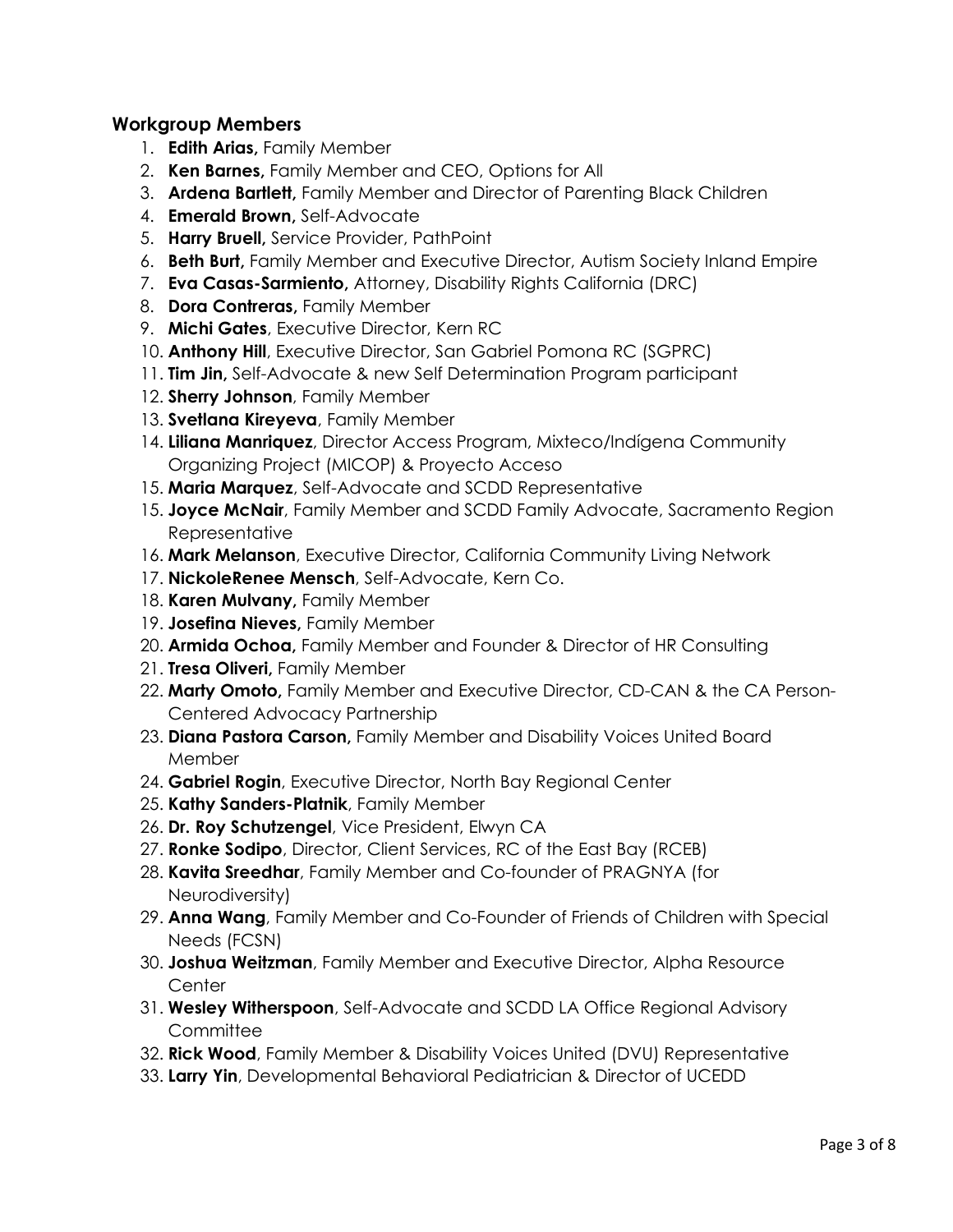# <span id="page-3-0"></span>November 2021 **National Core Indicator Quality Data Collection Summary**

The National Core Indicators (NCI) surveys are used to assess the services and supports provided to people with intellectual and developmental disabilities. The surveys have been used in California since 2010, pursuant to state law requiring periodic quality assessment using a nationally recognized survey. Here is a snapshot of the NCI quality program:

- 46 states and the District of Columbia use the NCI surveys.
- The surveys are completed directly by adult consumers of Regional Center services (IPS), families and/or guardians of adults who live outside of the family home (FGS), families and/or guardians of adults who live with their family member (AFS); and families of children who receive Regional Center services (CFS).
- Surveys are completed in one of three ways: on paper, online, or inperson.
- DDS is moving to conduct these surveys on a two-year cycle, rather than on the three-year cycle historically used.
- The surveys are confidential and voluntary, no one is required to participate. The primary survey instrument – the IPS, collects both factbased information and perception based information (individual experience from the person's own perspective, and facts from documents in the person's files.)
- Quality data collected are organized into the following topic areas:
	- ✓ Employment ✓ Health, Medication and ✓ Choice and Decision-making
	- ✔ Community Inclusior Wellness
- ✓ Self-Direction ✓ Service Coordination
- and Belonging ✓ Community ✓ Safety
	- ✓ Rights and Respect ✓ Workforce
		-

✓ Access to services and Information and planning

- Participation ✓ Relationships
- supports ✓ Satisfaction
- Every attempt is made to obtain community-representative responses for each of the 21 regional centers.
- Results are presented as reports and through online interactive dashboards, both of which are found here: [https://www.dds.ca.gov/rc/nci/.](https://www.dds.ca.gov/rc/nci/)

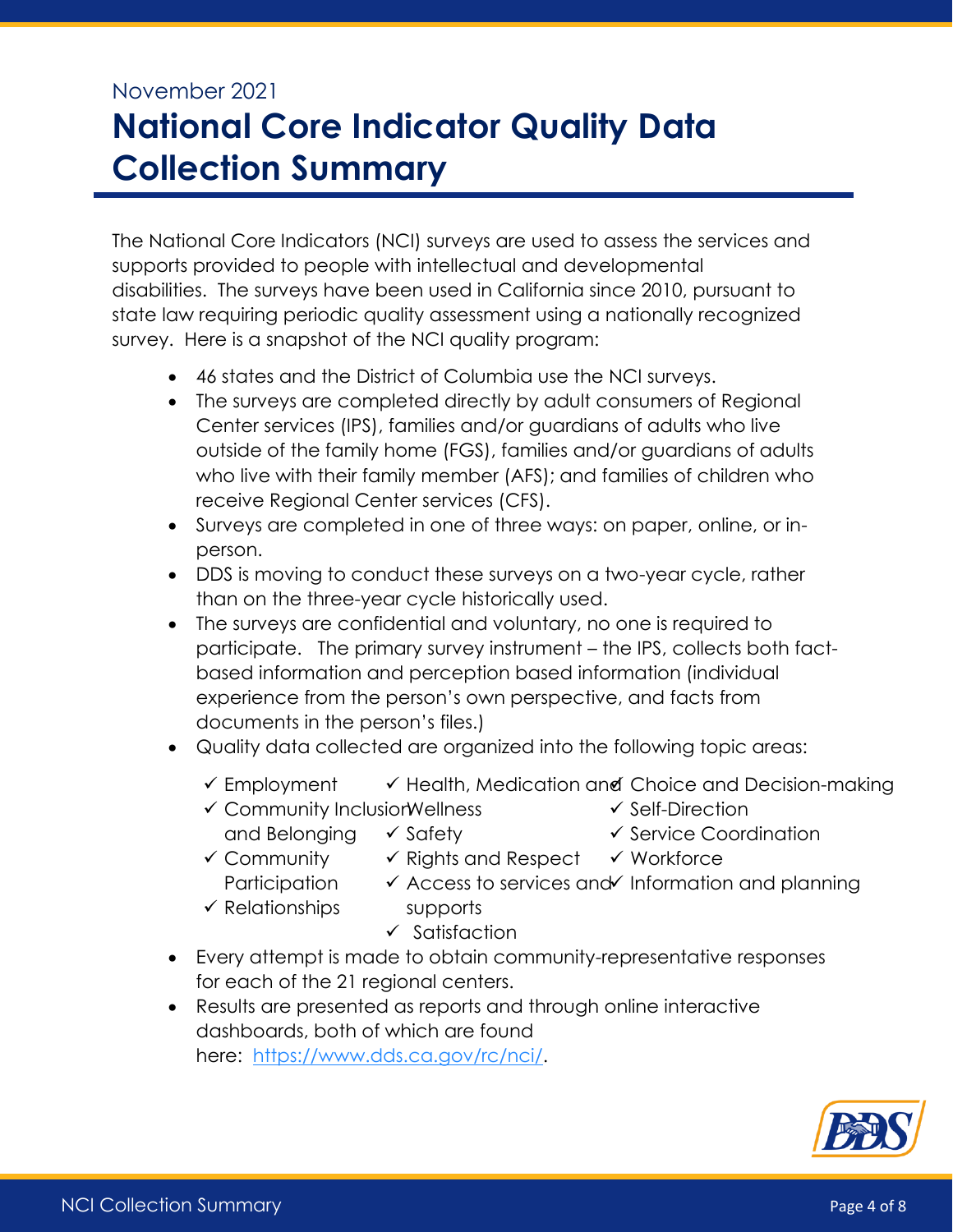# <span id="page-4-0"></span>**Results of Measure Discussions from Small Groups**

November 17, 2021

During the November 17, 2021, Regional Center Performance Measures Stakeholder meeting, members were asked to rank the topic areas suggested in statute [WIC section 4620.5(1)(A)- (G)] to identify priority areas for measure identification. Following the ranking, Stakeholder workgroup members were assigned to one of four small groups to discuss possible measures for the four highest ranked priority areas. Small groups were asked to discuss potential measures for each priority area, why it is important to measure the area, or why a suggested measure is important. Additional notes from each of the small group discussions are also included in the summary. The suggested measures, measure concepts and accompanying notes are a compilation of the discussions of all four small groups for each priority area.



Priority area poll results from the stakeholder workgroup:

# **Measures suggested in small group discussions:**

## **Priority Area #1: Equity in Service Access and Purchase of Services.**

#### **Suggested Measures and measure concepts.**

- When a family first applies for services--- the number of people who apply compared to the number identified as eligible, stratified by race and ethnicity;
- Clear set of information that should be provided to each family, and assurance that it is consistently provided to all families, in a way that is accessible to them (linguistically, native language, and in simple language)
- The number of families who applied for service and indicate that they felt the options were adequately explained to them– or they were treated fairly.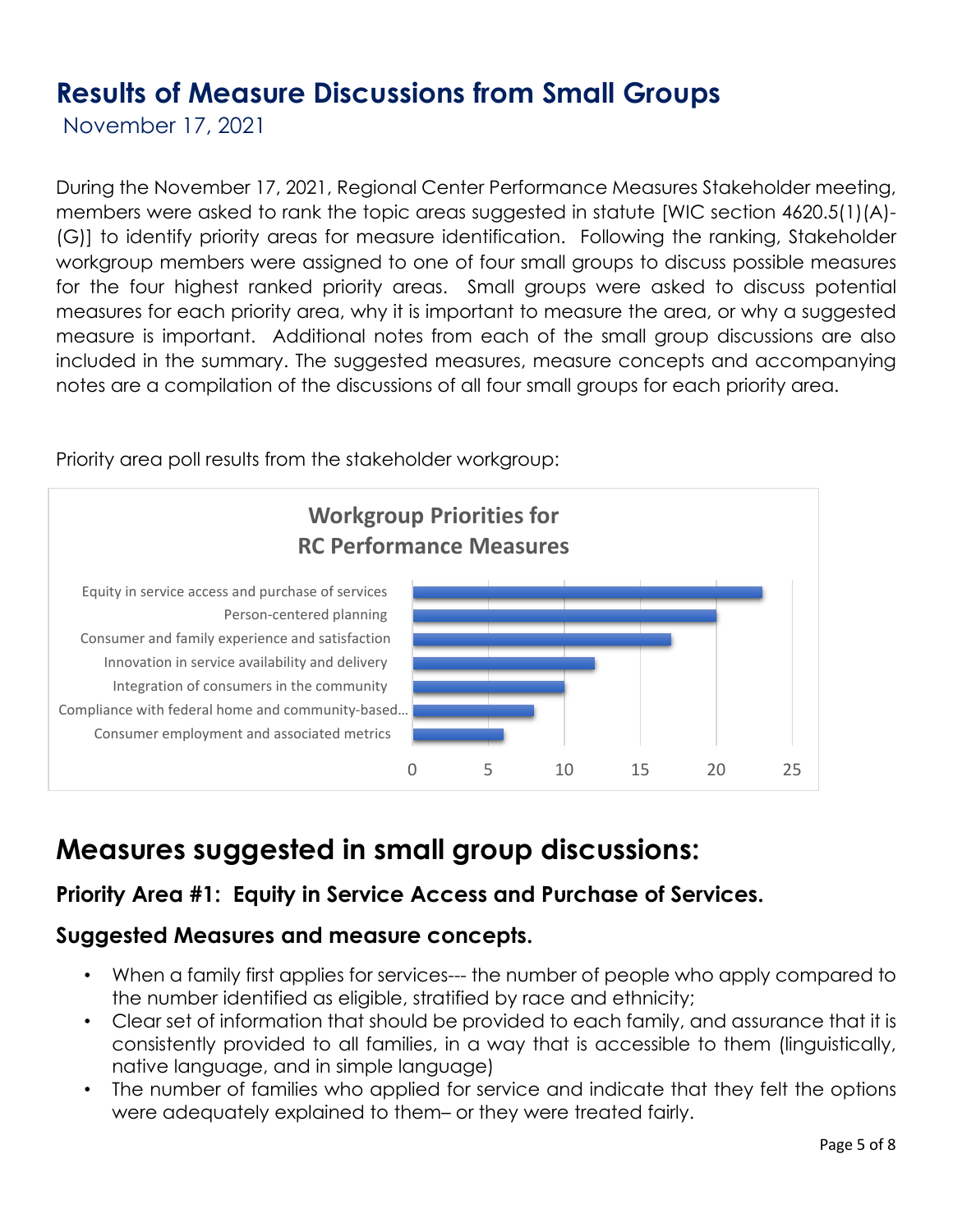- Tracking Notice of Actions --- stratified by race and ethnicity and perhaps by category, or a measure of the DENIAL of service by RC's that do not result in a notice of action.
- RC demonstrates they have made an improvement on disparity issue identified by their data.
- Measure to determine the gap between POS dollars authorized and actual dollars being utilized by individuals.
- Measure a person's knowledge of services that are available.
- Measure to determine the cultural appropriateness of a service

## **Why is this important to measure?**

We state that family satisfaction is important to us in Guiding Principles; as a system we identify an equitable system is a core value- we need to have data that tell us whether or not our system IS equitable; we need to know if families of color are being treated with respect; These measures also create a pathway for improvement when an RC is not performing in an equitable manner.

### **Notes:**

With each of these measures, it will be important to provide consistent definitions of the key processes and instruments that are used; for example, "applied for services" must be addressed in the same way in all RC's.

Suggest that Purchase of service or expenditures alone are NOT a good way to measure equity --- it might be problematic when comparing across regional centers with varying rates.

#### **Priority Area #2: Person Centered Planning Suggested Measures and measure concepts.**

- Measures of meeting demographics: when, where, whom the consumer wants present.
- How do we still meet need for hard data (ie federal waiver requirement) but look at the soft stuff – were people happy, satisfied, treated well. 360 Degree – at end of meeting everyone take survey about how it went. 1-5 scale and every 1 marked gets a call back so it's a continual feedback loop. Could also bring together scores to equal one measurement that could be used to compare scores (Net promoter score). Ie score based on satisfaction, timeliness, etc..
- Total number of minutes clients attended meeting.
- Goals that are met within IPP's
- Measures of person-centered process (meetings at convenience of families, timely, include preferences of the person, federal regulations met.)
- Percentage of IPP's that include priorities of the individual and their family; what % of the things the individual and family say are important to them that are actually included in their plan.
- Was the IPP timely? At a location that was convenient to the family? In the person's preferred language?
- Include capacity measures: # of SC's certified or trained in PLAN FACILITATION or The total number of hours of PCP Facilitation training per SC.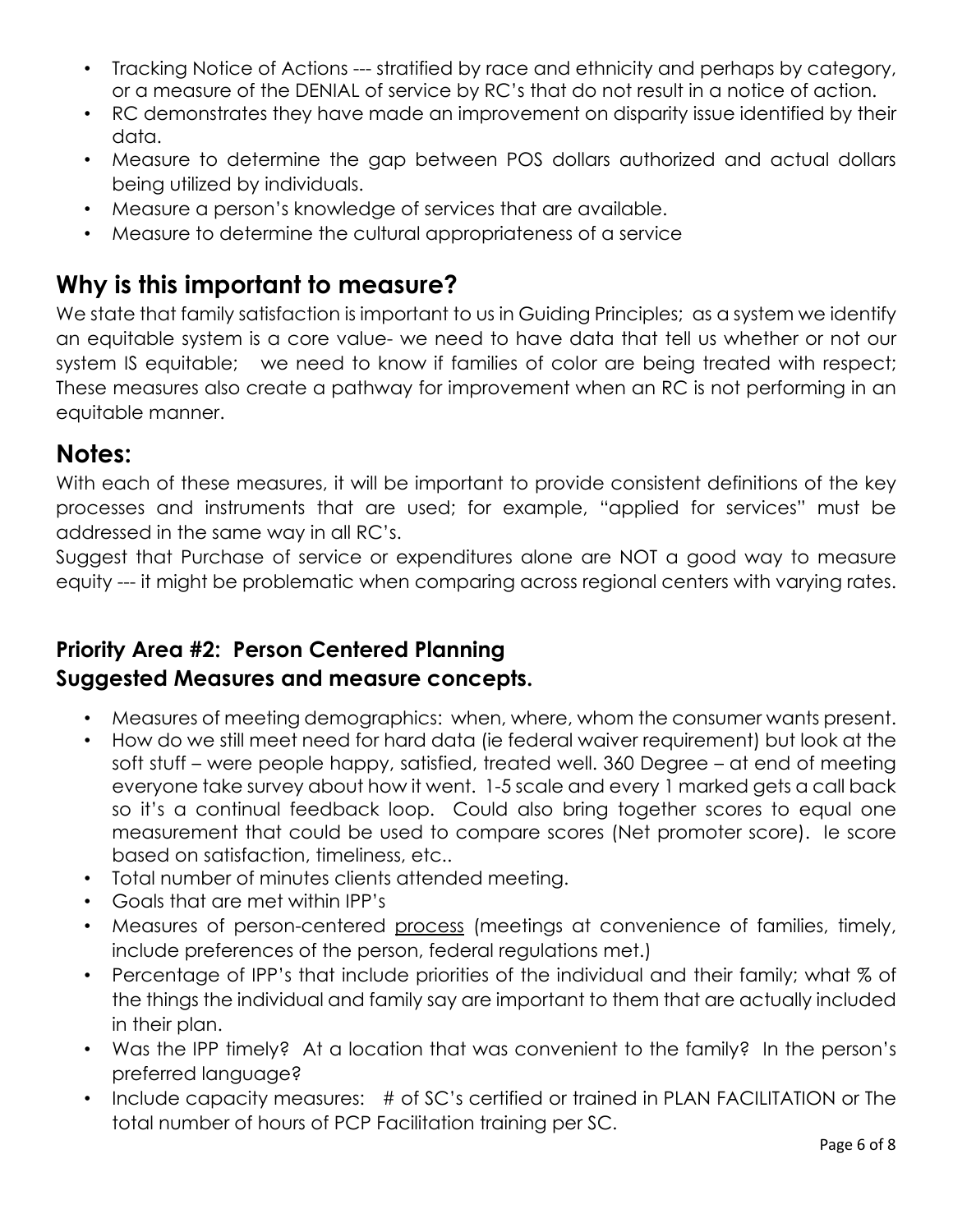- How many individuals have a Person Centered Plan within their IPP
- How are we meeting the goals within the Person Centered Plan

## **Why is this important to measure?**

California IPP is not a person-centered plan; it is important to keep our eyes on the process in order to influence the outcome. The PCP is the foundation for everything else we are trying to build, so we must invest in it up front.

PCP is the foundation for all that follows. It sets up the relationship with the team and the person.

## **Notes:**

These measures should link to the Federal Rules about person centered planning in HCBS;

### **Priority Area #3: Consumer and Family Experience and Satisfaction Suggested Measures and measure concepts.**

- Measures of satisfaction that are detailed, specific engagement or a specific service rendered by a Regional Center.
- Unmet service needs, quantified by families, on what they are looking for that has not been met.
- From a family's perspective, the impact of lack of capacity; a way to measure whether or not there are adequate staff, and "openings'" within vendors to meet the needs of families. One way to measure this would be length of time from service authorization until 1st day of billed service.
- Ask families what they suggest for improvement?
- Metrics of consumer satisfaction need to assess: 1. Impression of Quality of care 2. Interpersonal skills by provider of care 3. Transparency between provider and beneficiary of care 4. Ease of access to services
- Individuals served and family members report feeling respected and a valued partner of the RC (this would be an element of employee and board evaluations).
- Establish clear standards for regional center staff and evaluate achievement of those standards(e.g., knowledge, performance, timeliness, etc.).
- Timeliness of response from service coordination for emergent and non- emergent call/request
- Hours of training for SC's on cultural and linguistic competencies;
- Measures of respect and dignity
- Cultural representation of RC employees and Board of Directors matches the representative population served (catchment area)

## **Why is this important to measure?**

It is important to know where there are shortfalls in availability and demand, otherwise we can't fill an unmet need. It's important to know from a family and self-advocate perspective if the system is meeting or exceeding– their needs